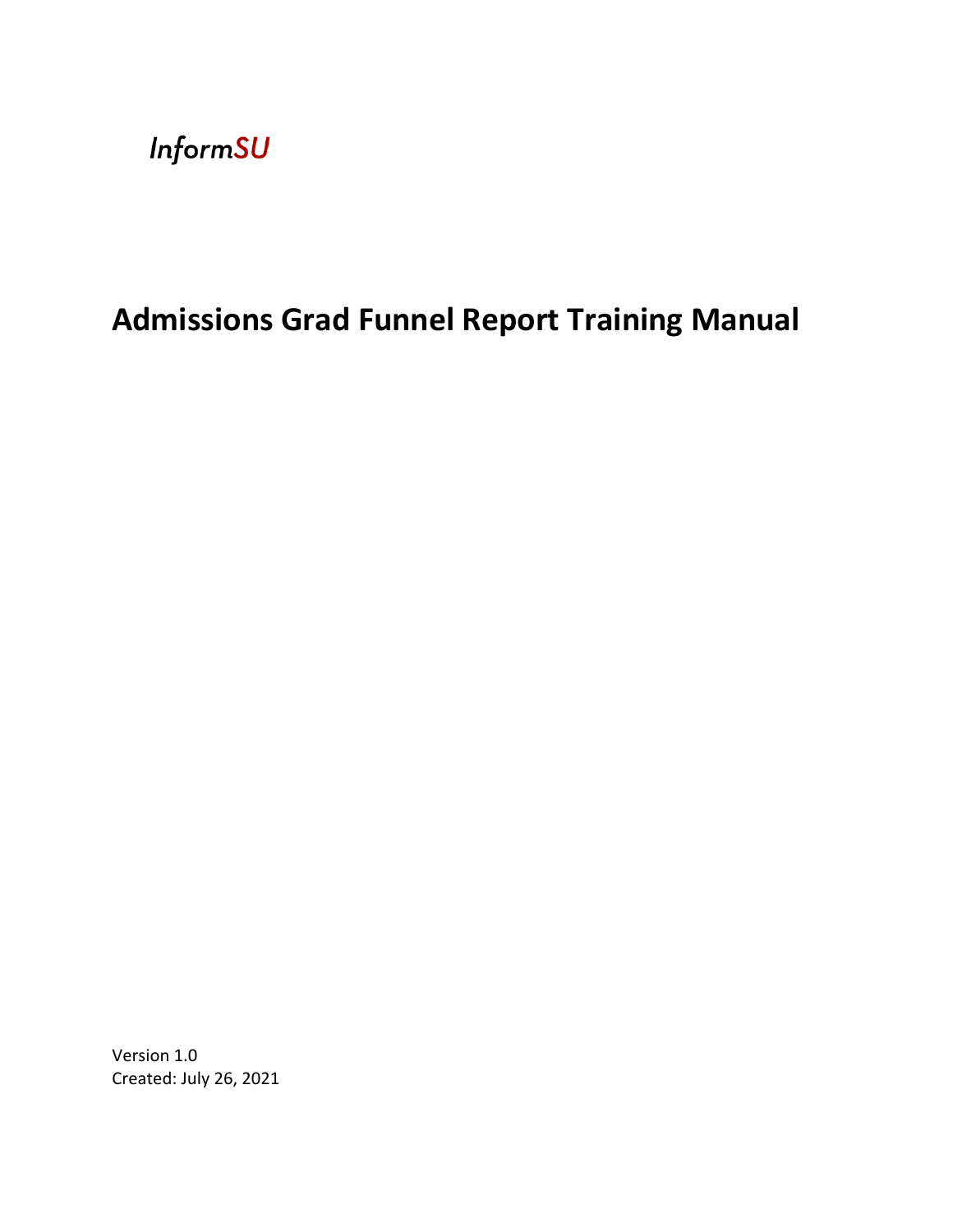## **Introduction to Power BI**

#### What is Power BI?

Power BI is a Microsoft business analytics service designed to analyze business data and share live, interactive insights. SU faculty and staff will be able to quickly and accurately view tailored reports from multiple data sources through a single, user-friendly platform. Users are able to drill down into data as much or as little as they want. Not only will Power BI be able to surface current reporting needs, but it will empower SU to harness the power of their data in new and innovative ways. Through Power BI, SU will be able to transform data into effective decision-making.

#### Navigating to the Power BI service

Official InformSU reports will be available to users on the Power BI service (app.powerbi.com). You can navigate to the service in multiple ways:

- 1. Type app.powerbi.com into any browser window. You will be asked to enter your Office 365 credentials the first time you enter.
- 2. Go to seattleu.edu/mysu/ and click the InformSU button.
- 3. From within another Office 365 product, click the App Launcher waffle at the top left of the screen and search for Power BI in the list of apps.

#### Accessing reports

All reports that you have been approved to have access to will be found in the "Shared with me" selection of the left-hand navigation pane. In order to make it easier to find reports that are relevant to your needs, individual reports and/or dashboards are being shared rather than entire report folders or groupings. This not only makes for a better user experience, but it also reduces security risks as users will now only have access to the specific data they need rather than general buckets of data.

Requesting access to reports in Power BI is handled the same way as current reporting. Please refer to the InformSU website for further information on requesting access.

Upon viewing the reports that have been shared with you, you will see that each report has an Owner, which is a reference from the Workspace the report has been shared from (if you have had reports shared with you from multiple workspaces, you will find them grouped by Owner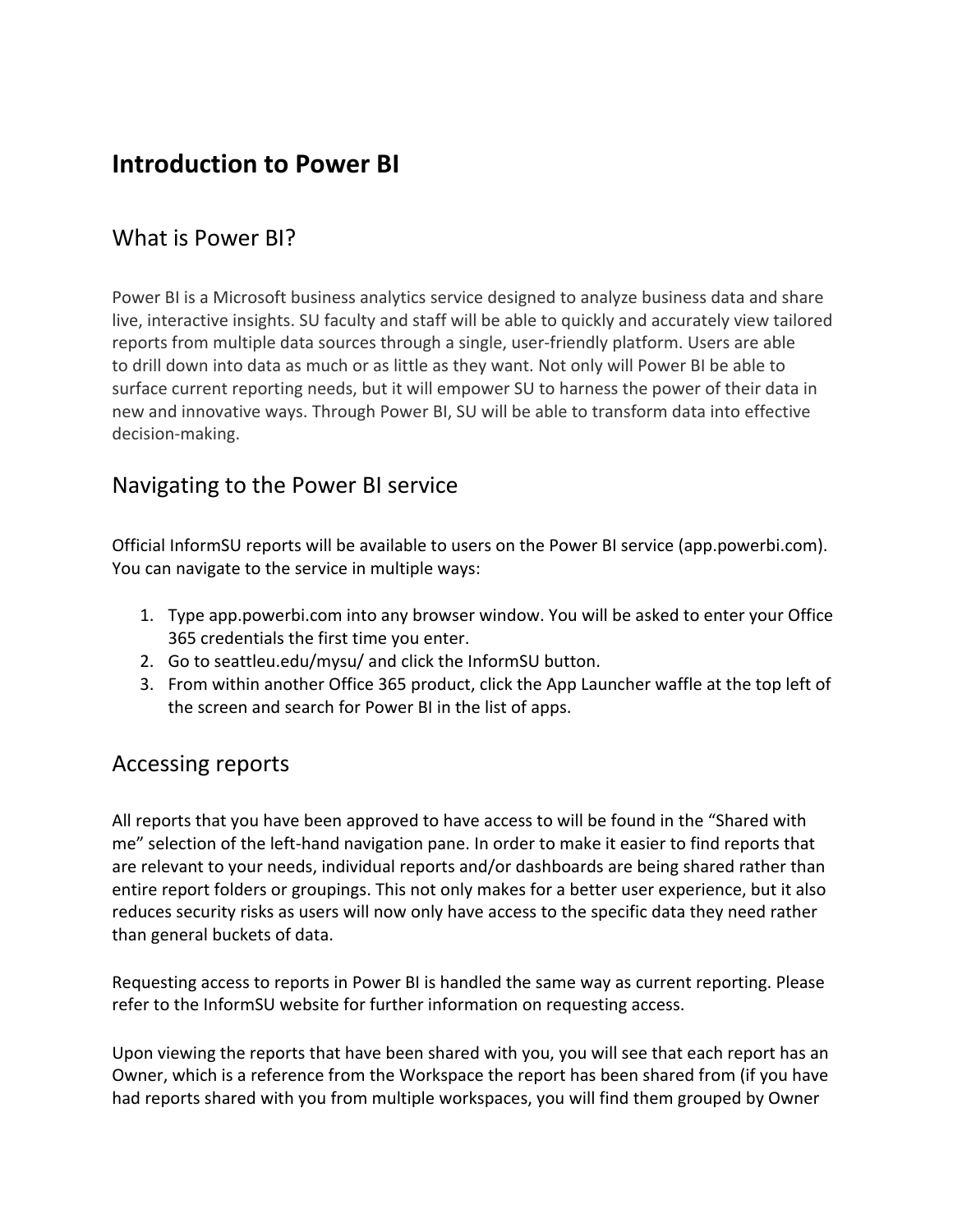under the All Shared link on the left side). All official reports and dashboards will show the Owner as InformSU.

| 田        | POWEr BI # Shared with me                   |        |                   |                                           |      |                |            |             |          |  | $\begin{array}{ c c c c c c }\n\hline\n\mathbf{C} & \otimes & \mathbf{L} & 2 & 0 & \mathbf{R}\n\end{array}$ |
|----------|---------------------------------------------|--------|-------------------|-------------------------------------------|------|----------------|------------|-------------|----------|--|-------------------------------------------------------------------------------------------------------------|
| $\equiv$ |                                             |        | Q Search content  |                                           |      |                |            |             |          |  | Showing 1 item  Date (Newest) $\vee$                                                                        |
|          | the Home (preview)                          |        | OWNER             | <b>NAME</b>                               |      | <b>ACTIONS</b> |            | SHARED DATE | OWNER    |  |                                                                                                             |
|          | $\overleftrightarrow{\mathbf{x}}$ Favorites |        | All shared        | <b>alt</b><br><b>GL Report</b><br>$\star$ | 12 国 |                | $\sqrt{1}$ | 6 days ago  | InformSU |  |                                                                                                             |
|          | <b>C</b> Recent                             | ⋗      |                   |                                           |      |                |            |             |          |  |                                                                                                             |
|          | $\mathbb{P}$ Apps                           |        | <b>I</b> InformSU |                                           |      |                |            |             |          |  |                                                                                                             |
|          | $g^R$ Shared with me                        |        | D InformSU-DEV    |                                           |      |                |            |             |          |  |                                                                                                             |
|          | <b>Workspaces</b>                           |        |                   |                                           |      |                |            |             |          |  |                                                                                                             |
|          | (A) My Workspace                            | $\sim$ |                   |                                           |      |                |            |             |          |  |                                                                                                             |
|          |                                             |        |                   |                                           |      |                |            |             |          |  |                                                                                                             |

#### Report Security

Once a report has been shared with a user, that user will not be able to then share the report with a different user. While report data can be exported to Excel or to a PDF, please remember that SU's FERPA and Data Security policies will be enforced in regard to any data shared that has been generated within Power BI. If you have questions as to whether or not you should be sharing report data, please contact your manager or one of the university's data stewards.

#### Data Sources and Data Refreshes

Data for these reports is being sourced from our new Enterprise Data Warehouse (EDW) which resides in an Amazon Web Services cloud environment. The system of record for admission data is a combination of Colleague, Slate, and TargetX and there is a nightly process that pulls data into the EDW. Our new cloud-based EDW allows greater flexibility in development of data marts and enhanced reporting performance.

As with the existing SSRS admissions reports, the data that is presented will be "day old" data, meaning it will be representative of any transactions that were processed by the end of the previous day. Specifically, the Colleague to EDW load happens at 12:00 AM, and the reports themselves are refreshed at around 7:00 AM.

For up to date information on the status of report data, any issues with degraded service, or planned outages, please subscribe to InformSU notifications on the IT Service Desk Status Page. This is our primary method for communicating reporting issues.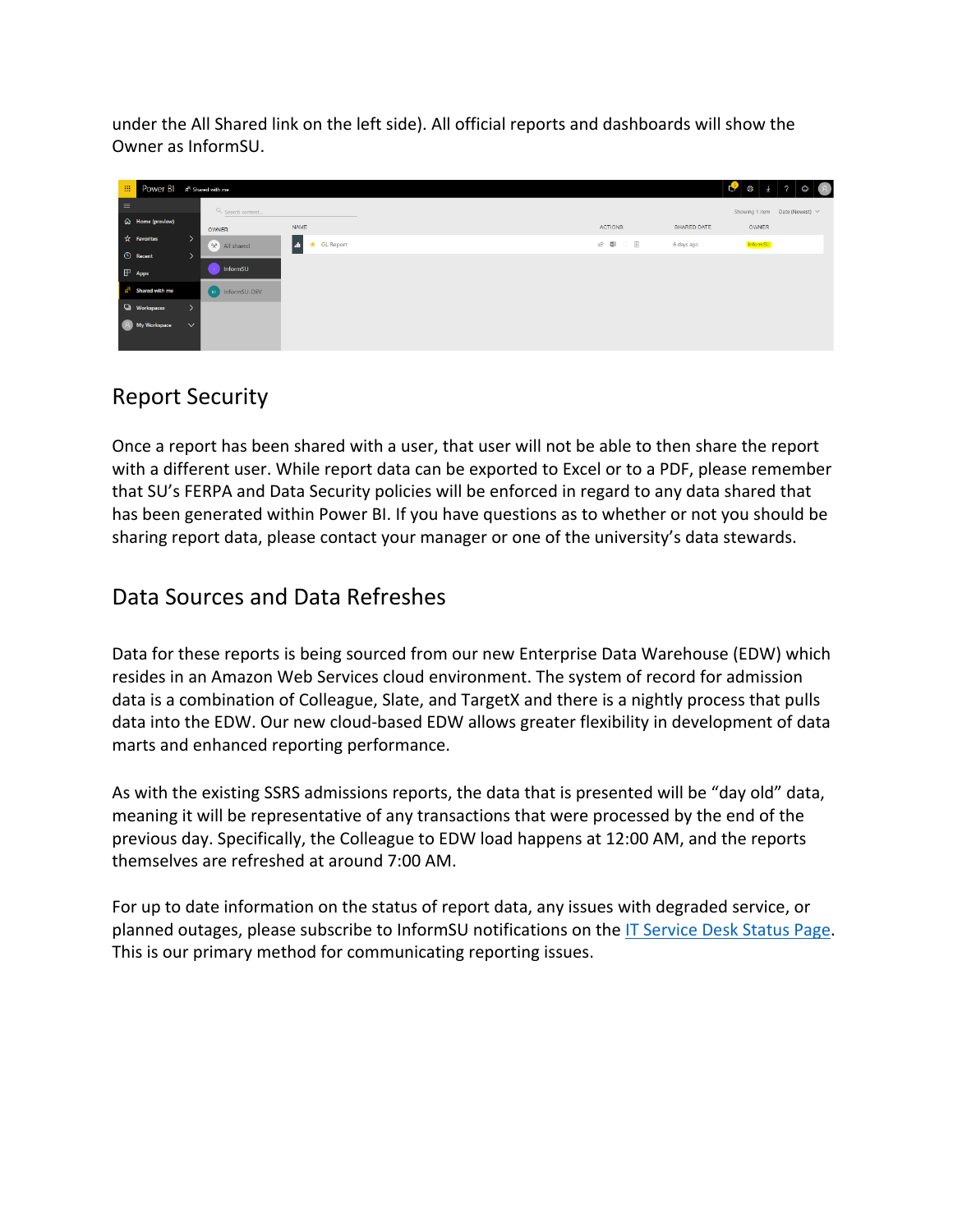# **Navigation of the Admissions Grad Funnel Report**

# YTD Funnel

|                                                                                                                                                                                                                                                                                                                                                                           | Academic Level        | Admit Group          |                 | Term                |                                  | School, Department |                                                                | Program Group, Program | <b>CIP Code</b>                     |  |
|---------------------------------------------------------------------------------------------------------------------------------------------------------------------------------------------------------------------------------------------------------------------------------------------------------------------------------------------------------------------------|-----------------------|----------------------|-----------------|---------------------|----------------------------------|--------------------|----------------------------------------------------------------|------------------------|-------------------------------------|--|
| <b>InformSU</b>                                                                                                                                                                                                                                                                                                                                                           |                       | AII                  |                 | Fall                | AII                              |                    | All                                                            |                        | All                                 |  |
| Unknown Academic Level, Graduate, Undergraduate, Non-Matric, Law, English as a Second Language, Post Baccalaureate, Transfer/Post-Baccalaureate, Unknown,<br>Non-Matriculated, Freshmen, New And Continuing Studies, Graduate, Readmit, Law, Doctorate, Graduate Certificate, , 21FQ, All Program Academic Levels, All Schools, All<br>Departments, All Academic Programs |                       |                      |                 |                     |                                  |                    |                                                                |                        |                                     |  |
|                                                                                                                                                                                                                                                                                                                                                                           |                       |                      |                 |                     | <b>YTD Funnel (Unduplicated)</b> |                    |                                                                |                        |                                     |  |
| <b>Application Stage</b>                                                                                                                                                                                                                                                                                                                                                  | Current<br><b>YTD</b> | Current Year<br>Goal | Percent to Goal | Prior<br><b>YTD</b> |                                  |                    | Prior Year Final   Prior Year Goal   Percent to Goal   2 Years | Prior YTD              | 2 Years Prior Final 2 Years Prior ( |  |
| $\Box$ Inquired                                                                                                                                                                                                                                                                                                                                                           | 4.183                 |                      |                 | 3,205               | 3,857                            |                    |                                                                | 4.074                  | 4.262                               |  |
| Applied<br>$+$                                                                                                                                                                                                                                                                                                                                                            | 1.929                 |                      |                 | 1.539               | 1,662                            |                    |                                                                | 1.272                  | 1,347                               |  |
| Application Completed                                                                                                                                                                                                                                                                                                                                                     | 1,738                 |                      |                 | 1,340               | 1.469                            |                    |                                                                | 1.050                  | 1,131                               |  |
| Admitted                                                                                                                                                                                                                                                                                                                                                                  | 1.261                 |                      |                 | 972                 | 1,228                            |                    |                                                                | 787                    | 909                                 |  |
| <b>E</b> Declined                                                                                                                                                                                                                                                                                                                                                         | 276                   |                      |                 | 162                 |                                  |                    |                                                                | 172                    |                                     |  |
| <b>□ Gross Deposited</b>                                                                                                                                                                                                                                                                                                                                                  | 782                   |                      |                 | 635                 | 858                              |                    |                                                                | 513                    | 625                                 |  |
| $\Box$ Melt                                                                                                                                                                                                                                                                                                                                                               | 76                    |                      |                 | 76                  | 187                              |                    |                                                                | 25                     | 138                                 |  |
| <b>IEL Net Deposited</b>                                                                                                                                                                                                                                                                                                                                                  | 691                   |                      |                 | 540                 | 679                              |                    |                                                                | 465                    | 500                                 |  |
| $\Box$ Registered                                                                                                                                                                                                                                                                                                                                                         | 432                   | 648                  | 66.67% 325      |                     | 628                              | 558                | 58,24% 302                                                     |                        | 492                                 |  |
| <b>E</b> Not Registered                                                                                                                                                                                                                                                                                                                                                   | 259                   |                      |                 | 215                 | 51                               |                    |                                                                | 163                    | 8                                   |  |
| Fi Enrolled                                                                                                                                                                                                                                                                                                                                                               |                       |                      |                 |                     | 603                              |                    |                                                                |                        | 444                                 |  |
| <b>Enrolled in Program</b>                                                                                                                                                                                                                                                                                                                                                |                       |                      |                 |                     | 600                              |                    |                                                                |                        | 442                                 |  |
| <b>Waitlist Invited</b>                                                                                                                                                                                                                                                                                                                                                   |                       |                      |                 | 42                  |                                  |                    |                                                                |                        |                                     |  |
| <b>I</b> Waitlisted                                                                                                                                                                                                                                                                                                                                                       |                       |                      |                 | 47                  | 69                               |                    |                                                                |                        |                                     |  |
| $\epsilon$ .                                                                                                                                                                                                                                                                                                                                                              |                       |                      |                 |                     |                                  |                    |                                                                |                        |                                     |  |

The first page of this report shows a year to date (YTD) view of the current year through three years prior across all stages of the funnel. This matrix also contains final data and registration goals to help users contextualize the YTD values. By expanding the hierarchy with the + icons or the drill down icons in the visual header, users can see a breakdown by school, department, program group, and academic program codes.

These data can be filtered with the slicers at the top of the page. Note that these slicers are synced throughout the report so a selection on one page will affect values on other pages.

A drill through is also configured for the Current YTD, Prior YTD, and 2 Years Prior YTD columns which can be accessed by right clicking on the desired application stage within the appropriate column and selecting the drill through option in the menu.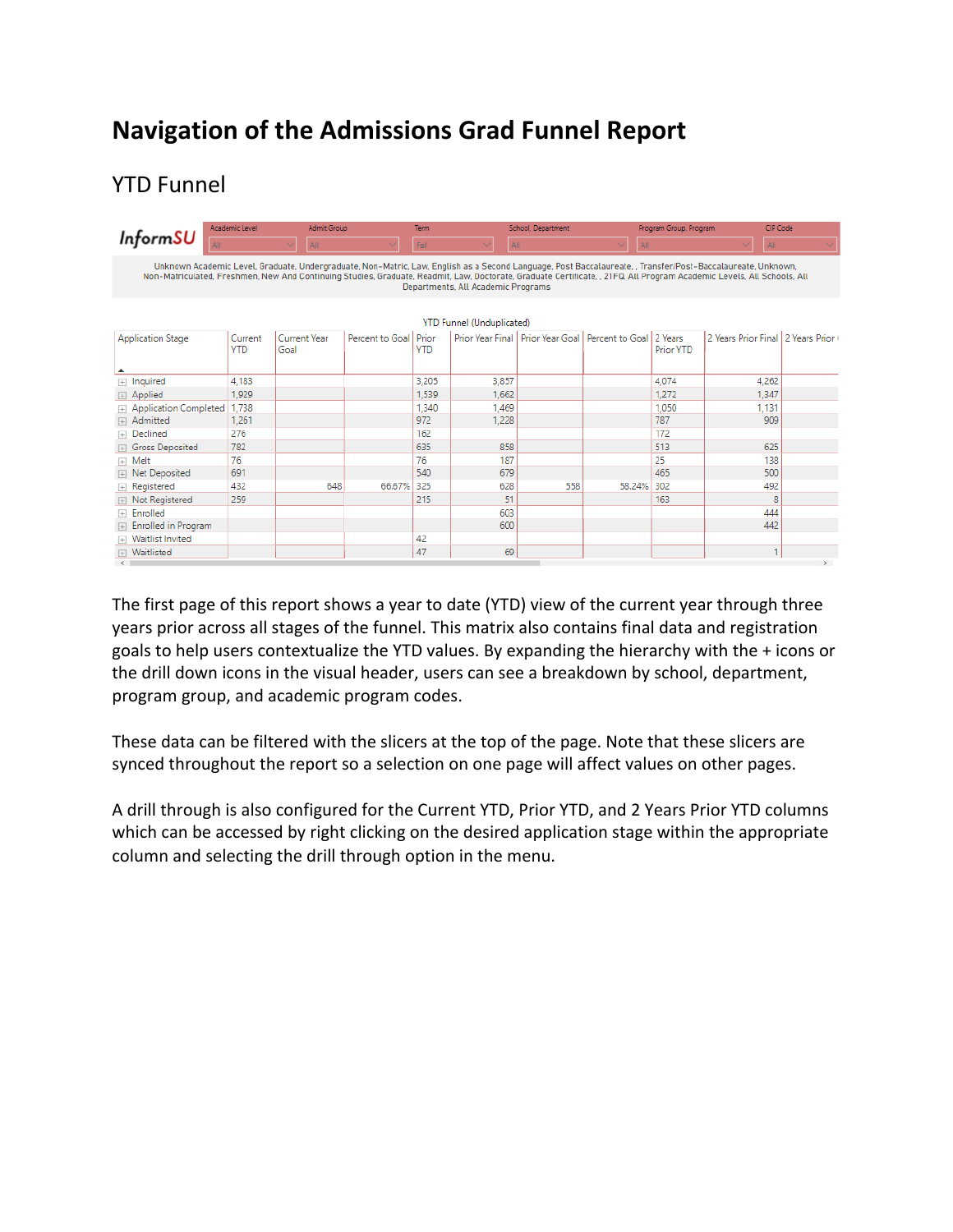### Current Year Detail

| Academic Level                                                                                                                                                                                                                                                                                                                                                              |          | <b>Admit Group</b> | Term   | School, Department                                                                                                        |         |     | Grouping, Academic Program |          | CIP Code |  |
|-----------------------------------------------------------------------------------------------------------------------------------------------------------------------------------------------------------------------------------------------------------------------------------------------------------------------------------------------------------------------------|----------|--------------------|--------|---------------------------------------------------------------------------------------------------------------------------|---------|-----|----------------------------|----------|----------|--|
| <b>InformSU</b>                                                                                                                                                                                                                                                                                                                                                             |          | All                |        | All<br>Summer                                                                                                             |         | All |                            |          | All      |  |
| Graduate, Unknown Academic Level, Undergraduate, Non-Matric, Post Baccalaureate, Law, English as a Second Language, , Freshmen, Unknown, Non-Matriculated,<br>Transfer/Post-Baccalaureate, New And Continuing Studies, Doctorate, Graduate, Readmit, Graduate Certificate, Law, , 21RQ, All Program Academic Levels, All Schools, All<br>Departments, All Academic Programs |          |                    |        |                                                                                                                           |         |     |                            |          |          |  |
|                                                                                                                                                                                                                                                                                                                                                                             |          |                    |        | Current Year Detail (Unduplicated)                                                                                        |         |     |                            |          |          |  |
| School                                                                                                                                                                                                                                                                                                                                                                      | Inquired | Applied            |        | Application Rate   Application Completed   Completion Rate   Admitted   Admit Rate   Gross Deposited   Net Deposited   Ad |         |     |                            |          |          |  |
|                                                                                                                                                                                                                                                                                                                                                                             |          |                    |        |                                                                                                                           |         |     |                            |          |          |  |
| Albers School of Business<br>匣                                                                                                                                                                                                                                                                                                                                              | 279      | 185                | 66.31% | 167                                                                                                                       | 90.27%  | 150 | 81.08%                     | 114      | 94       |  |
| College of Arts & Sciences                                                                                                                                                                                                                                                                                                                                                  | 129      | 32                 | 24.81% | 31                                                                                                                        | 96.88%  | 30  | 93.75%                     | 23       | 21       |  |
| College of Education                                                                                                                                                                                                                                                                                                                                                        | 248      | 81                 | 32.66% | 73                                                                                                                        | 90.12%  | 60  | 74.07%                     | 48       | 34       |  |
| College of Nursing<br>$+$                                                                                                                                                                                                                                                                                                                                                   | 835      | 457                | 54.73% | 166                                                                                                                       | 36.32%  | 125 | 27.35%                     | 95       | 87       |  |
| College of Science & Engr                                                                                                                                                                                                                                                                                                                                                   | 121      | 73                 | 60.33% | 73                                                                                                                        | 100.00% | 73  | 100.00%                    | 54       | 46       |  |
| School of Theology and Ministry                                                                                                                                                                                                                                                                                                                                             | 8        |                    | 0.00%  |                                                                                                                           |         |     |                            | $\Omega$ |          |  |

As the name would indicate, this page is geared towards the current year view. The matrix shows the funnel stages as columns and includes conversion rates for some of the key transitions. The school, department, program group, and academic program hierarchy is available to collapse and expand for a high-level view across schools or a granular view of specific academic programs.